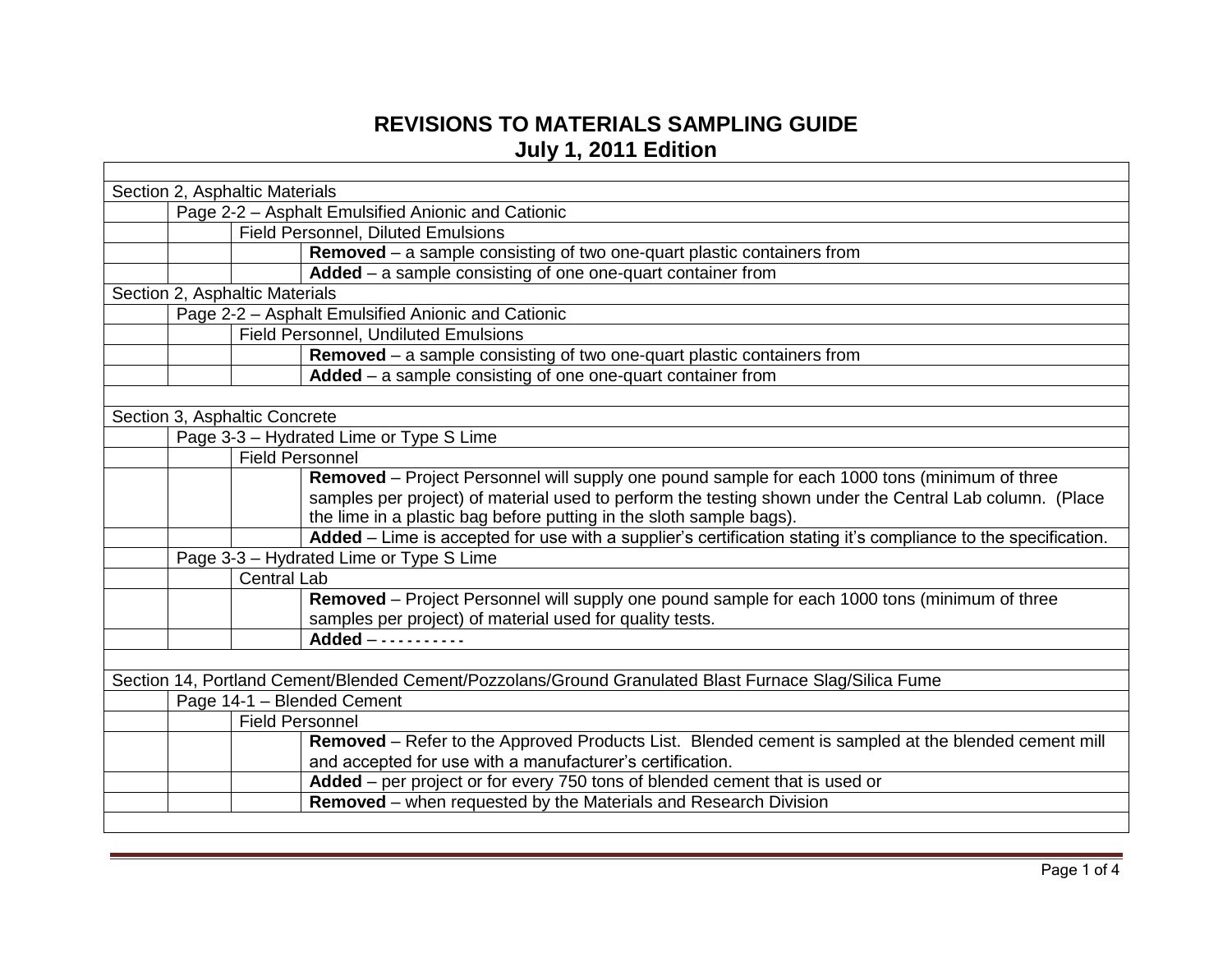| Section 15, Portland Cement Concrete for Pavement, Base Course, Pavement Patching                     |                                        |  |  |  |  |
|-------------------------------------------------------------------------------------------------------|----------------------------------------|--|--|--|--|
| Page 15-1 - Coarse Aggregates                                                                         |                                        |  |  |  |  |
| <b>Central Lab</b>                                                                                    |                                        |  |  |  |  |
| Added - independent assurance                                                                         |                                        |  |  |  |  |
| <b>Removed</b> – quality and gradation                                                                |                                        |  |  |  |  |
| <b>Added</b> – gradation and quality                                                                  |                                        |  |  |  |  |
|                                                                                                       | Page 15-2 - Fine Aggregate Sand Gravel |  |  |  |  |
| <b>Central Lab</b>                                                                                    |                                        |  |  |  |  |
| Added - independent assurance                                                                         |                                        |  |  |  |  |
|                                                                                                       |                                        |  |  |  |  |
| Section 16, Portland Cement Concrete for Structures, Culverts and Miscellaneous Construction          |                                        |  |  |  |  |
|                                                                                                       | Page 16-1, Coarse Aggregates           |  |  |  |  |
| <b>Central Lab</b>                                                                                    |                                        |  |  |  |  |
| Added - independent assurance                                                                         |                                        |  |  |  |  |
| <b>Removed</b> – quality and gradation                                                                |                                        |  |  |  |  |
| <b>Added</b> – gradation and quality                                                                  |                                        |  |  |  |  |
|                                                                                                       | Page 16-2 - Fine Aggregate Sand Gravel |  |  |  |  |
| <b>Central Lab</b>                                                                                    |                                        |  |  |  |  |
| Added - independent assurance                                                                         |                                        |  |  |  |  |
|                                                                                                       |                                        |  |  |  |  |
| Section 19, Culvert Pipe, Drain Tile, Sewer Pipe, Slope Drains, etc.                                  |                                        |  |  |  |  |
| Page 19-1, Footnote                                                                                   |                                        |  |  |  |  |
| Removed $-43$                                                                                         |                                        |  |  |  |  |
| $Added - 39$                                                                                          |                                        |  |  |  |  |
| Page 19-2, Footnote                                                                                   |                                        |  |  |  |  |
| Removed $-43$                                                                                         |                                        |  |  |  |  |
| $Added - 39$                                                                                          |                                        |  |  |  |  |
|                                                                                                       |                                        |  |  |  |  |
| Section 27, Notes                                                                                     |                                        |  |  |  |  |
| Page 27-6, Note 11, Metal Culvert Pipe Field Inspection and Reporting                                 |                                        |  |  |  |  |
| Removed - Refer to Approved Products List, Section 6 - Miscellaneous, for additional corrugated metal |                                        |  |  |  |  |
| pipe information.                                                                                     |                                        |  |  |  |  |
|                                                                                                       |                                        |  |  |  |  |
| Section 28, Quality Assurance Program for Construction Materials                                      |                                        |  |  |  |  |
| Page A4, Appendix A, Sampling and Testing Personnel Qualification Program                             |                                        |  |  |  |  |
|                                                                                                       |                                        |  |  |  |  |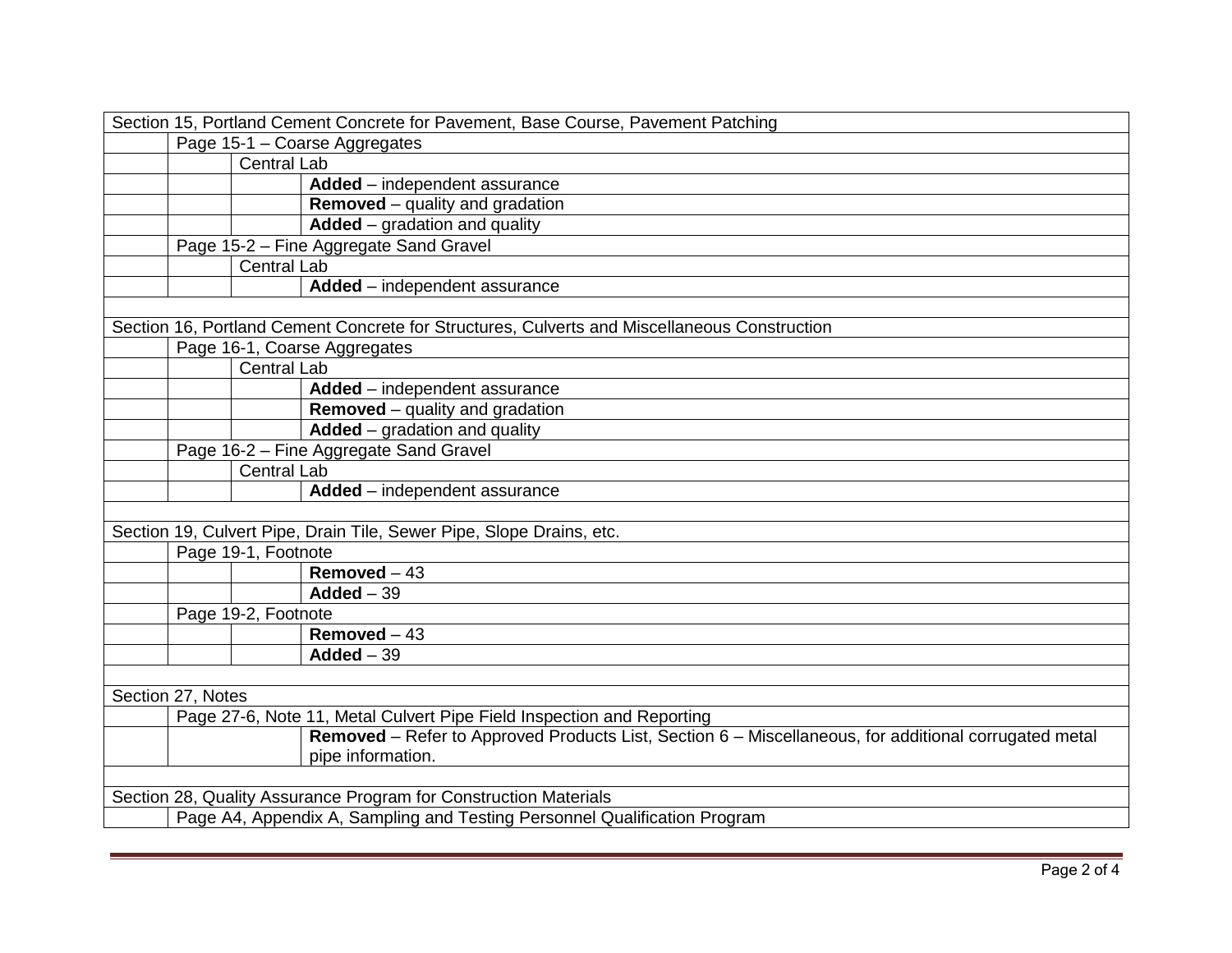|                                                                  |                                                                       |                       | <b>Removed</b> - Previous Table A1                                                                                 |  |  |  |
|------------------------------------------------------------------|-----------------------------------------------------------------------|-----------------------|--------------------------------------------------------------------------------------------------------------------|--|--|--|
|                                                                  |                                                                       |                       | <b>Added</b> - Revised Table A1                                                                                    |  |  |  |
|                                                                  |                                                                       |                       |                                                                                                                    |  |  |  |
| Section 28, Quality Assurance Program for Construction Materials |                                                                       |                       |                                                                                                                    |  |  |  |
|                                                                  |                                                                       |                       | Page F-1/F-7, Appendix F, Annual Report to FHWA On System Wide Approach of Independent Assurance Testing National  |  |  |  |
|                                                                  |                                                                       | <b>Highway System</b> |                                                                                                                    |  |  |  |
|                                                                  |                                                                       |                       | <b>Removed</b> – Previous report                                                                                   |  |  |  |
|                                                                  |                                                                       |                       | <b>Added</b> – Revised report parameters                                                                           |  |  |  |
|                                                                  |                                                                       |                       |                                                                                                                    |  |  |  |
| Policy 4, Acceptance Policy for Cement and Blended Cement        |                                                                       |                       |                                                                                                                    |  |  |  |
|                                                                  |                                                                       |                       | Page 29-13, Approved Products List                                                                                 |  |  |  |
|                                                                  |                                                                       | Item 2, A, 1, a.      |                                                                                                                    |  |  |  |
|                                                                  |                                                                       |                       | Removed $- \pm$                                                                                                    |  |  |  |
|                                                                  |                                                                       |                       | Added $-\pm$                                                                                                       |  |  |  |
|                                                                  |                                                                       | Item 2, A, 1, b.      |                                                                                                                    |  |  |  |
|                                                                  |                                                                       |                       | Removed $- \pm$                                                                                                    |  |  |  |
|                                                                  |                                                                       |                       | Added $-\pm$                                                                                                       |  |  |  |
|                                                                  |                                                                       |                       | $Added$ – percent                                                                                                  |  |  |  |
|                                                                  |                                                                       |                       | Removed $- \pm$                                                                                                    |  |  |  |
|                                                                  |                                                                       |                       | Added $-\pm$                                                                                                       |  |  |  |
|                                                                  |                                                                       |                       | $Added$ – percent                                                                                                  |  |  |  |
|                                                                  |                                                                       |                       | Page 29-15, Sampling from Railroad Car or Truck                                                                    |  |  |  |
|                                                                  |                                                                       |                       | Removed - Obtain samples of cement using a probe sampler (Figure 1). It shall be between 5 and 6 feet              |  |  |  |
|                                                                  |                                                                       |                       | long and approximately $1 \frac{3}{8}$ inch in outside diameter and consist of two polished brass telescopic tubes |  |  |  |
|                                                                  |                                                                       |                       | with registering slots that are opened or closed by rotation of the inner tube, the outer tube being provided      |  |  |  |
|                                                                  |                                                                       |                       | with a sharp point to facilitate penetration. Take samples from well-distributed points and various depths of      |  |  |  |
|                                                                  |                                                                       |                       | the cement so that the samples taken will represent the cement produced.                                           |  |  |  |
|                                                                  |                                                                       |                       | Added - Obtain samples of blended cement by digging a trench two inches deep in the exposed                        |  |  |  |
|                                                                  |                                                                       |                       | surface of the cement and taking the sample below the bottom of the trench by means of a sampling                  |  |  |  |
|                                                                  |                                                                       |                       | tube (Figure 1). Other methods of sampling are permissible if they produce a representative,                       |  |  |  |
|                                                                  |                                                                       |                       | uncontaminated sample.                                                                                             |  |  |  |
|                                                                  |                                                                       | Page 29-17, Flowchart |                                                                                                                    |  |  |  |
|                                                                  | Annual Sampling Field Verification - NDOR QA Manager Responsibilities |                       |                                                                                                                    |  |  |  |
|                                                                  |                                                                       |                       | Added - or Project Personnel                                                                                       |  |  |  |
|                                                                  |                                                                       |                       | Annual Sampling Field Verification - Test Results                                                                  |  |  |  |